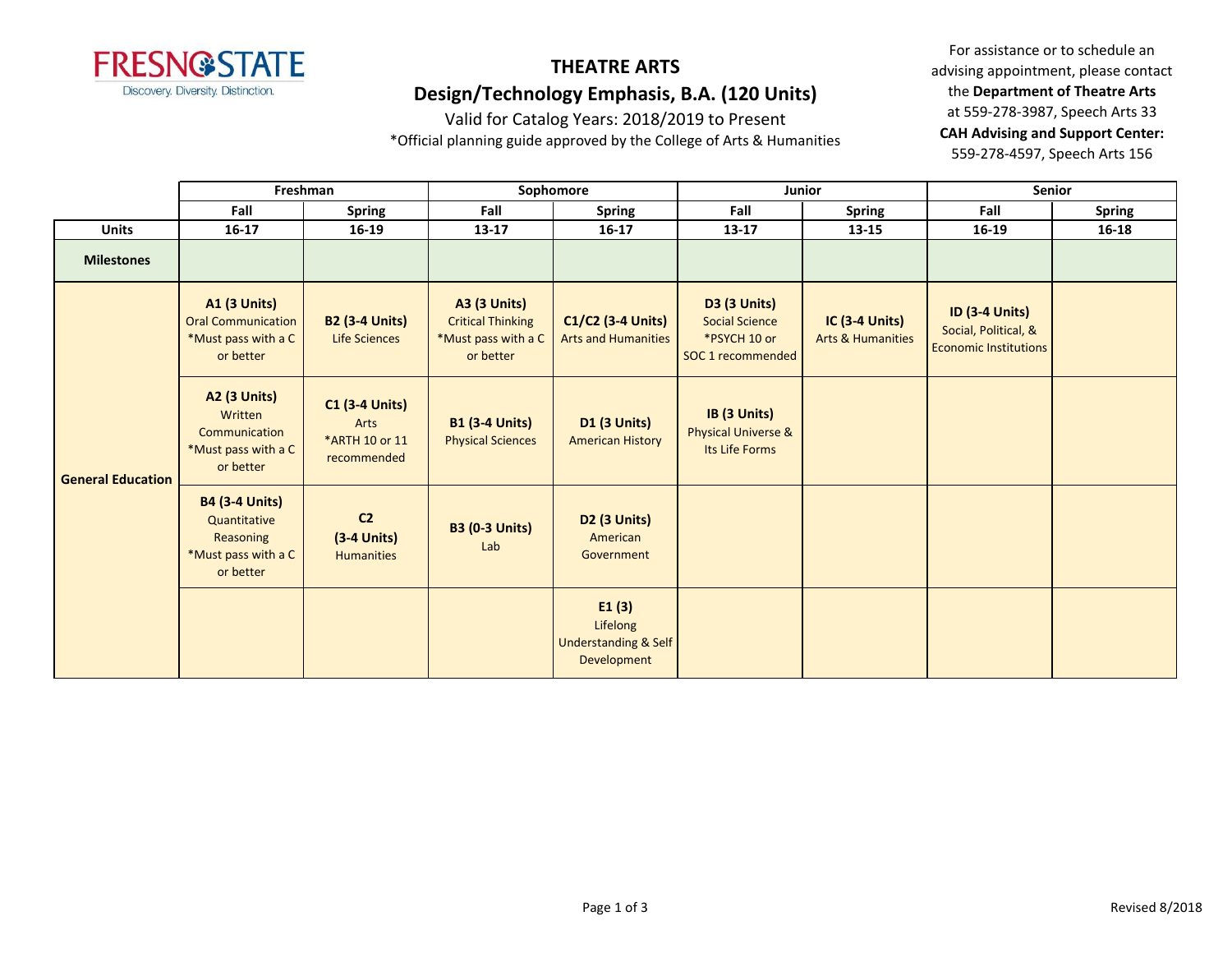

## **THEATRE ARTS Design/Technology Emphasis, B.A. (120 Units)**

Valid for Catalog Years: 2018/2019 to Present

\*Official planning guide approved by the College of Arts & Humanities

For assistance or to schedule an advising appointment, please contact the **Department of Theatre Arts** at 559-278-3987, Speech Arts 33 **CAH Advising and Support Center:**  559-278-4597, Speech Arts 156

|                                                               | Freshman                             |                                                                                                                   | Sophomore                                                                                            |                                      | Junior                                                                                                                  |                                                                                                                   | <b>Senior</b>                                                                                                  |                                                                                                                 |
|---------------------------------------------------------------|--------------------------------------|-------------------------------------------------------------------------------------------------------------------|------------------------------------------------------------------------------------------------------|--------------------------------------|-------------------------------------------------------------------------------------------------------------------------|-------------------------------------------------------------------------------------------------------------------|----------------------------------------------------------------------------------------------------------------|-----------------------------------------------------------------------------------------------------------------|
|                                                               | Fall                                 | <b>Spring</b>                                                                                                     | Fall                                                                                                 | <b>Spring</b>                        | Fall                                                                                                                    | <b>Spring</b>                                                                                                     | Fall                                                                                                           | <b>Spring</b>                                                                                                   |
| <b>Units</b>                                                  | $16 - 17$                            | 16-19                                                                                                             | $13 - 17$                                                                                            | $16 - 17$                            | $13 - 17$                                                                                                               | 13-15                                                                                                             | 16-19                                                                                                          | 16-18                                                                                                           |
| <b>Major</b>                                                  | <b>DRAMA 10</b><br>(3 Units)         | DRAMA 155, 157,<br>180B, 181B, or<br>182B<br>(3 Units)<br>*See course catalog<br>for prerequisite<br>requirements | <b>DRAMA 33</b><br>(3 Units)                                                                         | DRAMA 110<br>(3 Units)               | <b>DRAMA 139</b><br>(3 Units)<br>[Pre-Req: DRAMA 33]                                                                    | DRAMA 155, 157,<br>180B, 181B, or<br>182B<br>(3 Units)<br>*See course catalog<br>for prerequisite<br>requirements | <b>DRAMA 41, 134A,</b><br>134B, or 157<br>(3 Units)<br>*See course catalog<br>for prerequisite<br>requirements | <b>DRAMA 186</b><br>(3 Units)<br>[Pre-Req: DRAMA<br>163]                                                        |
|                                                               | <b>DRAMA 34</b><br>(3 Units)         | DRAMA 134B,<br>180A, or 182A<br>(3 Units)<br>*See course catalog<br>for prerequisite<br>requirements              | DRAMA 134B,<br>180A, or 182A<br>(3 Units)<br>*See course catalog<br>for prerequisite<br>requirements | <b>DRAMA 15 or 115</b><br>$(1$ Unit) | DRAMA 134B,<br>180A, or 182A<br>(3 Units)<br>*See course catalog<br>for prerequisite<br>requirements                    | <b>DRAMA 163</b><br>(3 Units)<br>[Pre-Req: GE<br>Foundation &<br>Breadth Area C]                                  | <b>DRAMA 185</b><br>(3 Units)                                                                                  | Approved<br><b>Electives</b><br>(3 Units)<br>*Except DRAMA<br>15/115 and 89/189;<br>see advisor for<br>approval |
|                                                               | <b>DRAMA 15 or 115</b><br>$(1$ Unit) | <b>DRAMA 15 or 115</b><br>$(1$ Unit)                                                                              | <b>DRAMA 15 or 115</b><br>$(1$ Unit)                                                                 |                                      | <b>DRAMA 15 or 115</b><br>$(1$ Unit)                                                                                    | <b>DRAMA 15 or 115</b><br>$(1$ Unit)                                                                              | <b>DRAMA 15 or 115</b><br>$(1$ Unit)                                                                           | <b>DRAMA 15 or 115</b><br>$(1$ Unit)                                                                            |
| <b>Additional</b><br><b>Graduation</b><br><b>Requirements</b> |                                      |                                                                                                                   |                                                                                                      |                                      | <b>UDWS (0-4 Units)</b><br>*Upper Division<br><b>Writing Exam</b><br>OR "W" Course (must<br>pass with a C or<br>better) | <b>Elective</b>                                                                                                   | <b>Elective</b>                                                                                                | MI (3 Units)<br>Multicultural/<br>International                                                                 |
|                                                               |                                      |                                                                                                                   |                                                                                                      |                                      |                                                                                                                         |                                                                                                                   | <b>Elective</b>                                                                                                | <b>Elective</b>                                                                                                 |
|                                                               |                                      |                                                                                                                   |                                                                                                      |                                      |                                                                                                                         |                                                                                                                   |                                                                                                                | <b>Elective</b>                                                                                                 |